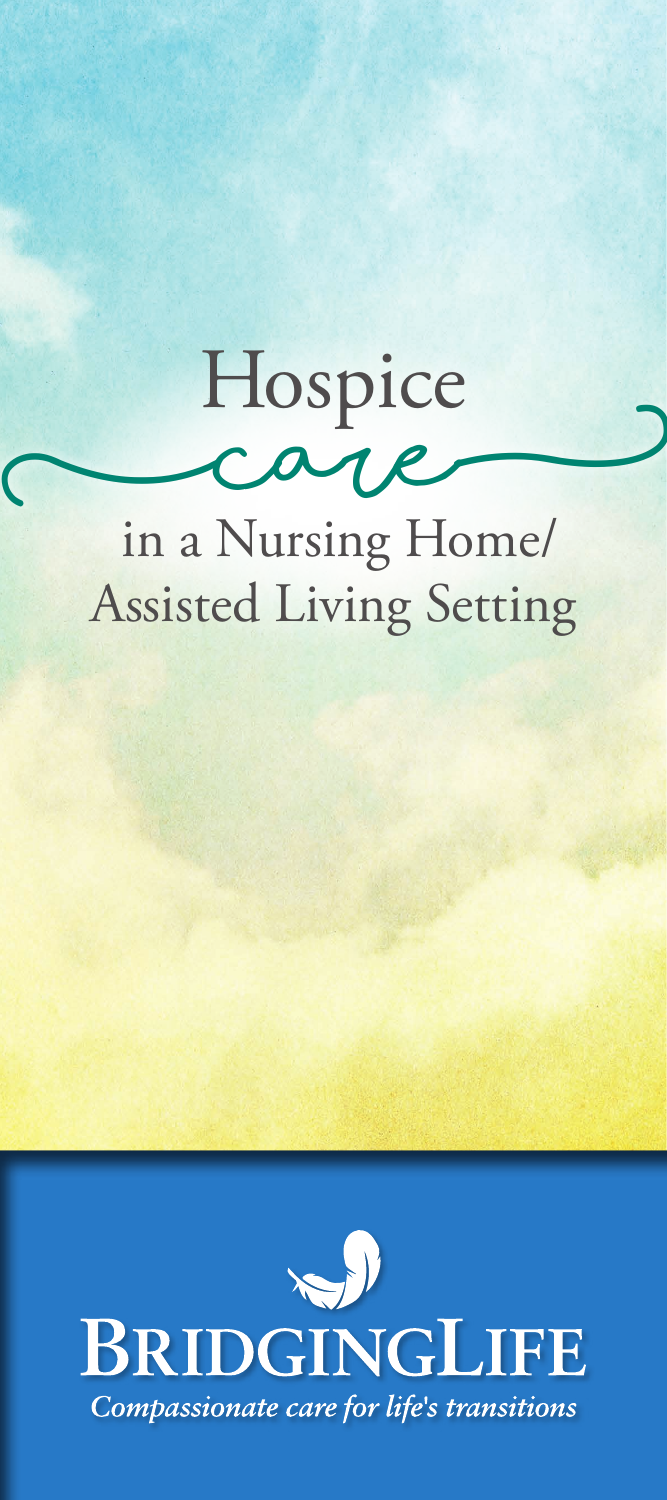

## **Providing comfort and support for patients with life-limiting illnesses**

When your loved one resides in a facility and is in the advanced stages of a life-limiting illness, BridgingLife (formerly Carroll Hospice) is here to help.

We focus on providing pain management, symptom control, and spiritual and emotional support to those who are seriously ill. Through hospice care, patients can live their remaining days in comfort and dignity, surrounded by loved ones. And, by providing hospice care at their choice of residence, they receive that comfort and care in a familiar setting.

Our hospice team partners with the facility's staff to care for patients with serious illness while respecting their end-of-life wishes. Our team is available 24 hours a day, seven days a week.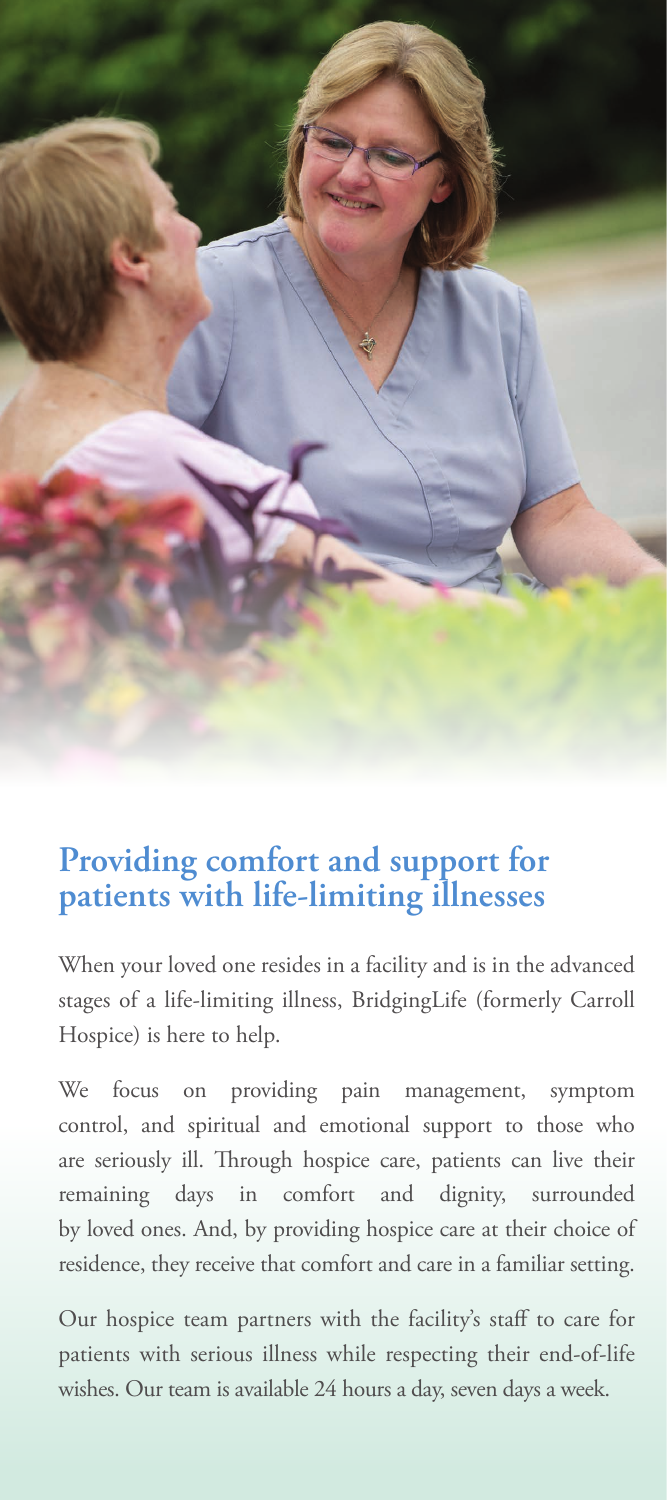## Who can receive hospice care?

Anyone with a life-limiting illness can receive hospice care, regardless of insurance coverage or financial situation. No one is refused or denied hospice care, and every patient receives the same level of high-quality service. Hospice coverage is widely available and is covered by most private insurance plans, Medicare and Medicaid, and VA.

## What you can expect

BridgingLife's facility-based specialized care team is tailored to address the specific needs of residents in nursing home and assisted living communities. This team includes nurses, aides, social workers, chaplains and volunteers.

Our nurses, and the expertise they bring, complement the facility's staff, visiting regularly to provide care and support. The average number of visits to the facility is tailored to the needs of the individual.

Our nurses' responsibilities include assessing the resident's condition, educating family members and staff, reconciling medications (including pain medication) with the resident's physician, and coordinating medical equipment and supply needs. In case of emergency or crisis, our team is on call 24 hours a day, seven days a week.

Our certified hospice aides assist with personal care needs. This is based on the hospice nurse's assessment and the personal preferences of the resident and family.

For spiritual and emotional support, volunteers will visit with the resident, as will our chaplain, our bereavement counselors and our social workers.

In addition to caring for the patient, BridgingLife also offers support to his or her family. Grief support services for families are available up to 13 months after a loss.

Please call 410-871-8000 or visit bridginglifecare.org to

learn about the wide range of services we offer.